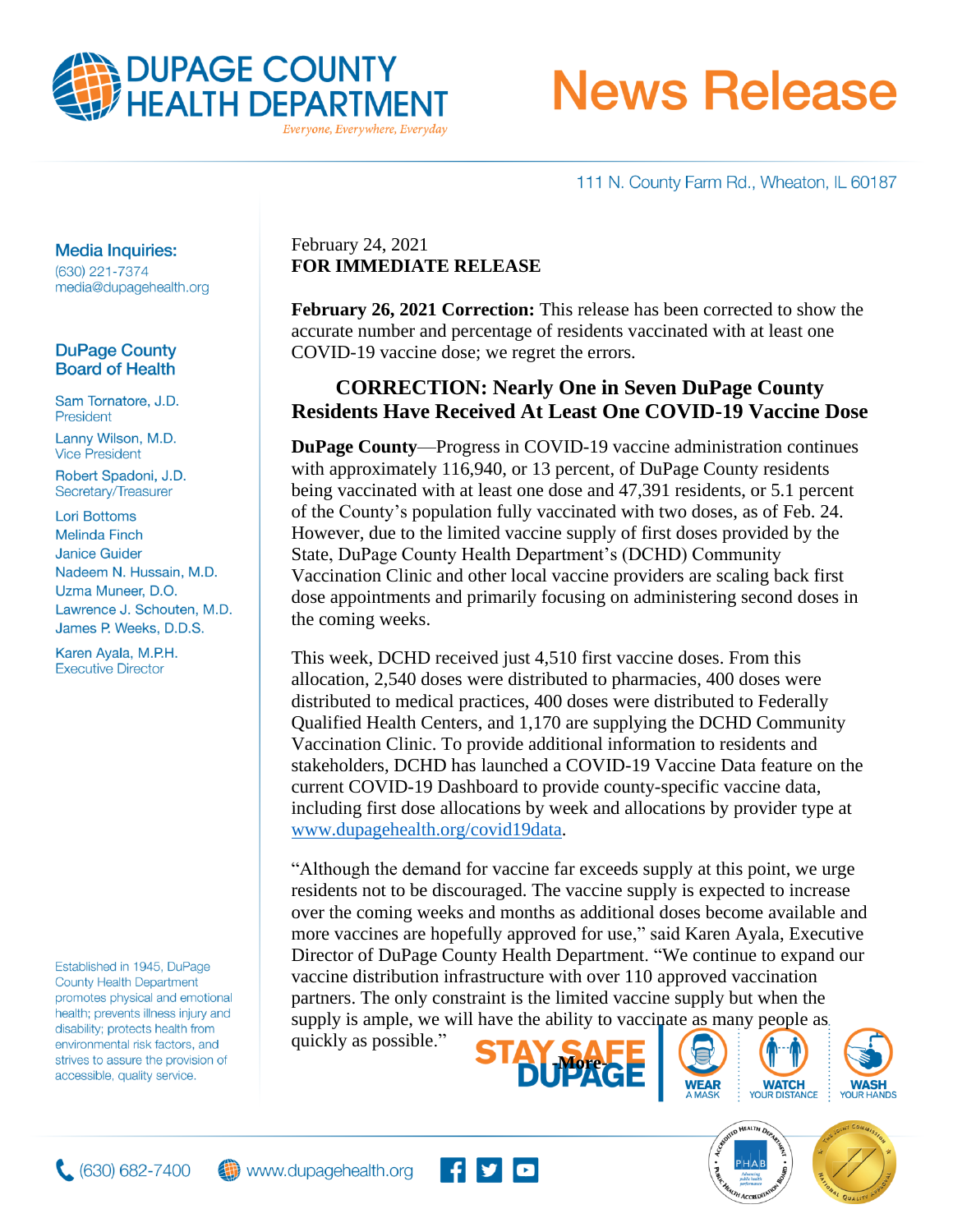#### **-Page 2-**

Current Illinois Department of Public Health (IDPH) vaccine inventory reports show DuPage County Health Department has 3,120 vaccine doses and community partners have 42,894 vaccine doses on hand as of Feb 23. However, the reported vaccine inventory does not separate first and second doses accurately which can be misleading. Each vaccine provider receives a matching number of second doses to ensure people are fully vaccinated with two doses, but these arrive at variable times before they are needed. This means providers may have inventory on hand, but a portion of that inventory is allocated for second doses and may not be immediately used per current IDPH and [Centers for Disease Control and Prevention \(CDC\)](https://www.cdc.gov/vaccines/covid-19/vaccine-inventory-management.html) guidelines.

While we strongly support the Governor's Office and IDPH efforts to get doses out as quickly as possible, the reported vaccine inventory on hand does not accurately represent doses available that can be used to vaccinate more people. In fact, DCHD and its vaccine partners are monitoring inventory very closely. As of today, Feb. 24, 2021, over 80% of all vaccine inventory on hand is allocated for second doses that will be administered in the coming days. The limited remaining first dose inventory will be administered to new individuals during upcoming vaccine clinics, and will be exhausted within one week.

To ensure effectiveness of these vaccines, DCHD will continue to follow [CDC guidance](https://www.cdc.gov/vaccines/covid-19/vaccine-inventory-management.html) on prioritizing and administering second doses to individuals who have received a first dose. This guidance includes making sure vaccine is available for people when they return for their second dose. However, if an individual does not return within 42 days of their first dose, that dose will be used as a first dose for another eligible individual.

The Health Department and vaccine providers in DuPage County remain focused on vaccinating the 270,000 people in DuPage County previously eligible in Phase 1b and assuring that all healthcare workers who meet Phase 1a criteria have also had the opportunity to be vaccinated. Since Dec. 17, more than 164,000 doses of vaccine have been administered to residents and in the past week over 21,000 doses have been administered.

All individuals who live or work in DuPage County are welcome to register for vaccine on our website at [www.dupagehealth.org/covid19vaccine.](http://www.dupagehealth.org/covid19vaccine) It is important to note that DuPage County will not be expanding to the Phase 1b Plus group that includes individuals ages 16–64 years with co-morbidities and underlying conditions, as well as individuals with disabilities until vaccine supply significantly increases, demand in the current group declines, or a significant proportion of the current group is vaccinated.

Based upon national reports and trends shared from IDPH, DCHD expects the vaccine supply will increase over the next few weeks, and additional new first dose appointments will become more accessible in March. Residents **-More-**